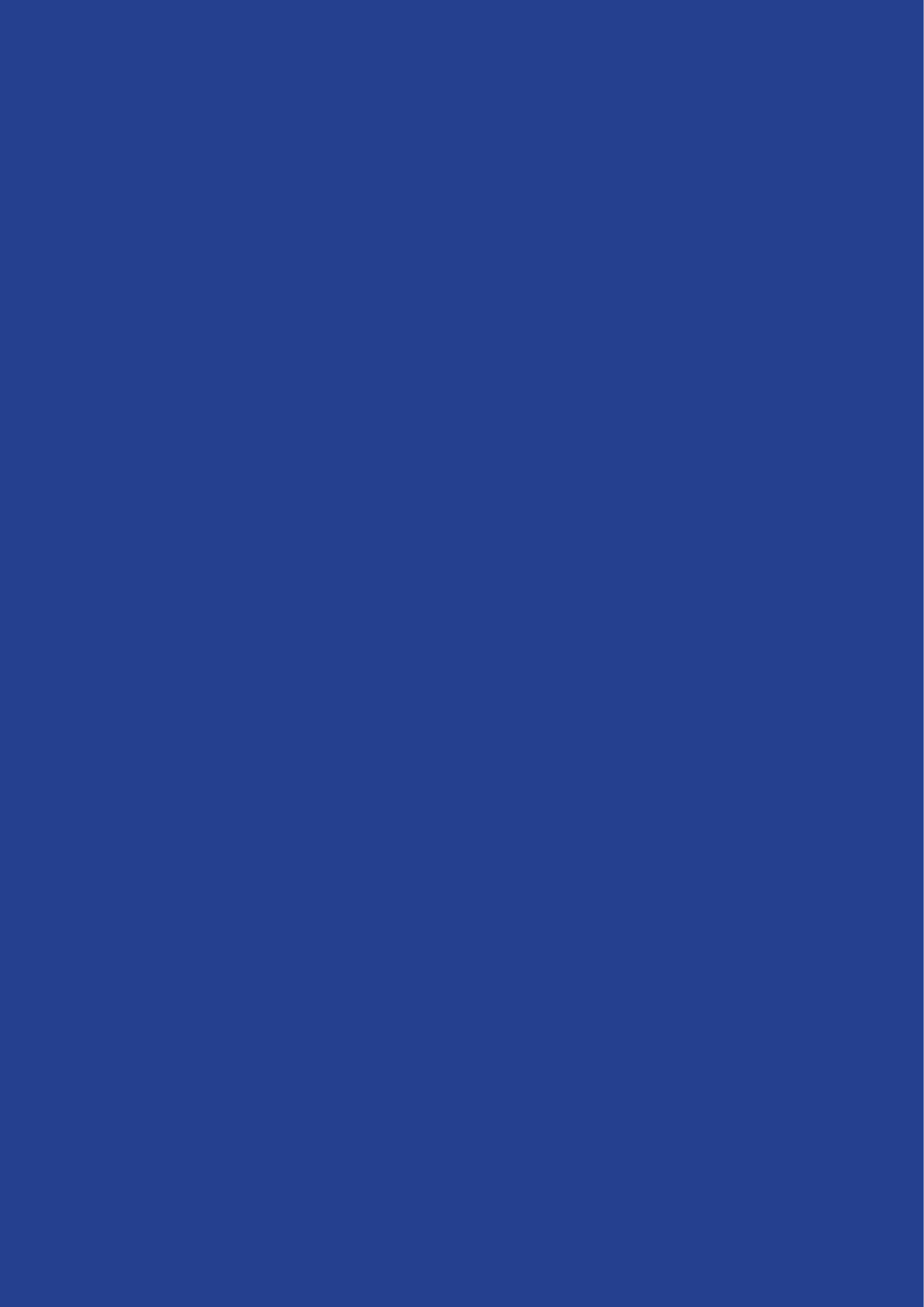# TIPPING POINT

A plan for a shock-proof aged care system

**APRIL 2022**

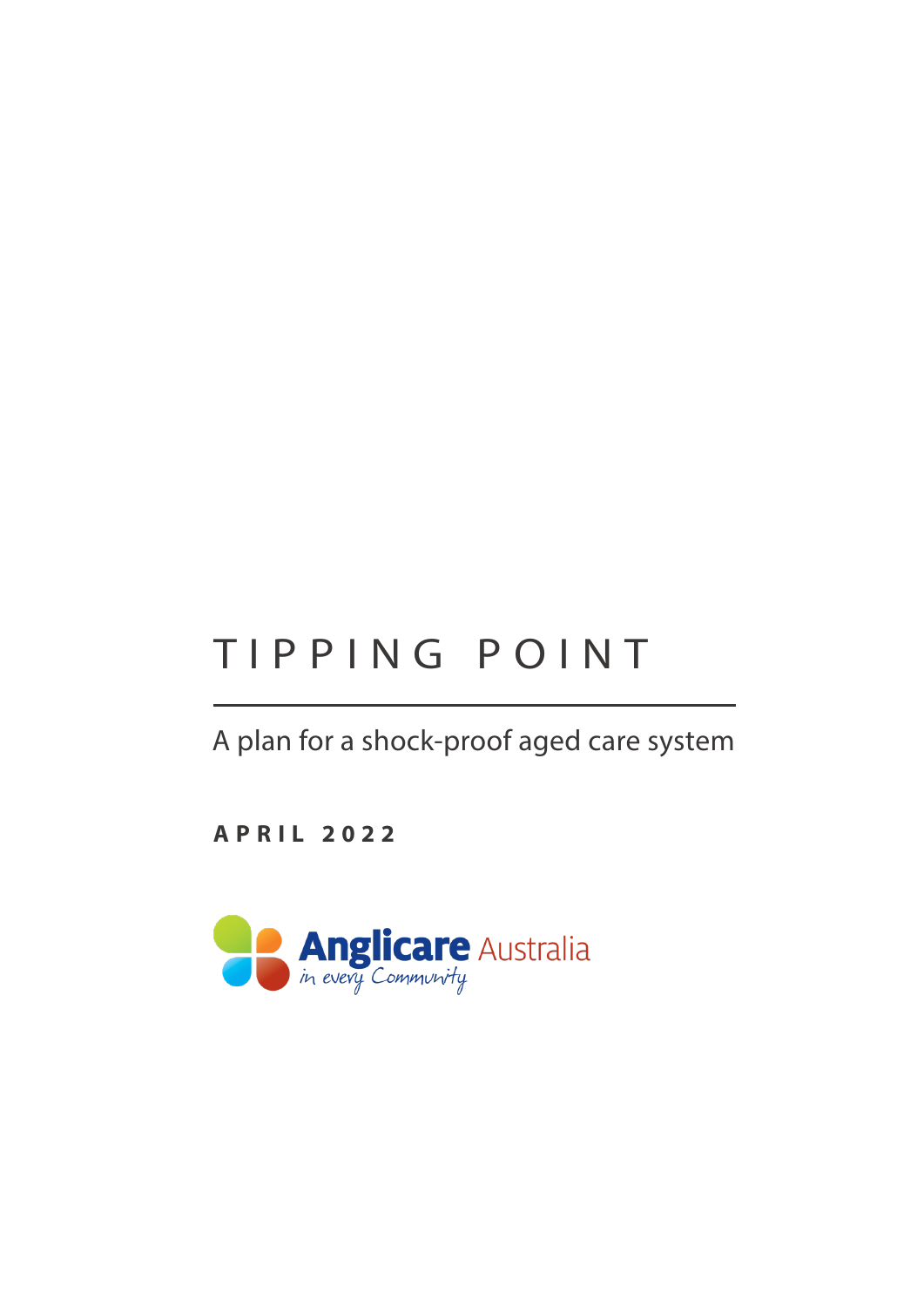Anglicare Australia is a network of independent local, state, national and international organisations that are linked to the Anglican Church and are joined by values of service, innovation, leadership and the Christian faith that every individual has intrinsic value. Our services are delivered in partnership with people, the communities in which they live, and other like-minded organisations in those areas.

Copyright 2022 Anglicare Australia. Preferred citation:

Anglicare Australia (2022) Embracing the future: Building a shock-proof aged care system. Anglicare Australia: Canberra.

Anglicare Australia Ltd 1st Floor 11 Edgar St Ainslie ACT 2602

PO Box 4093 Ainslie ACT 2602 Tel 02 6230 1775 Email anglicare@anglicare.asn.au Web www.anglicare.asn.au ABN 95 834 198 262 ACN 656 248 743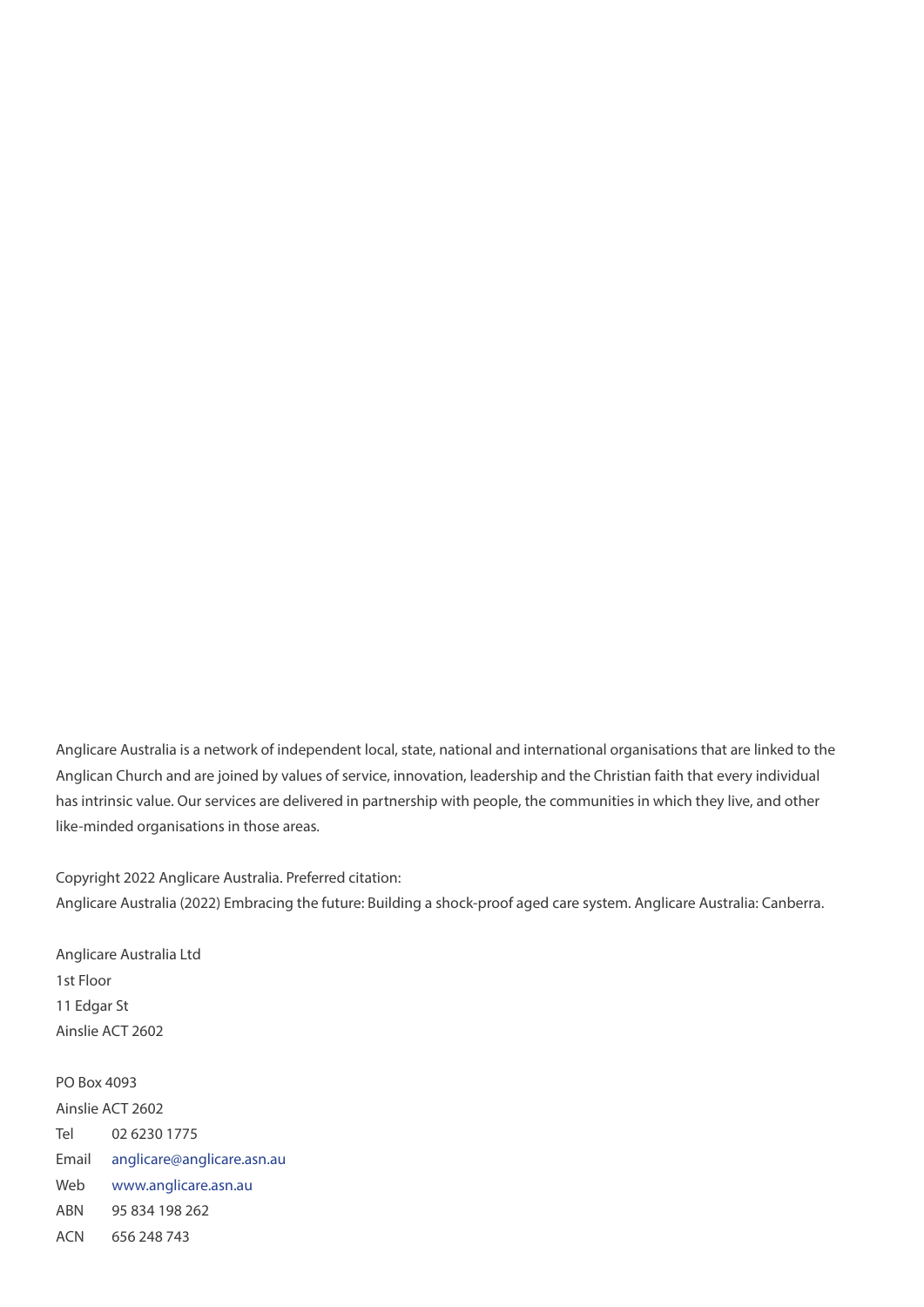# **Contents**

| <b>About this paper</b>          | 6  |
|----------------------------------|----|
| Our roadmap for aged care        |    |
|                                  |    |
| <b>Part I: Urgent priorities</b> | 10 |
| A strong workforce               |    |
| A sustainable sector             |    |
|                                  |    |
| Part II: Long-term reforms       | 14 |
| Support to age-in-place          |    |
| Boosting quality of life         |    |
| Action on ageism                 |    |
|                                  |    |
| <b>Conclusion</b>                | 18 |
| References                       |    |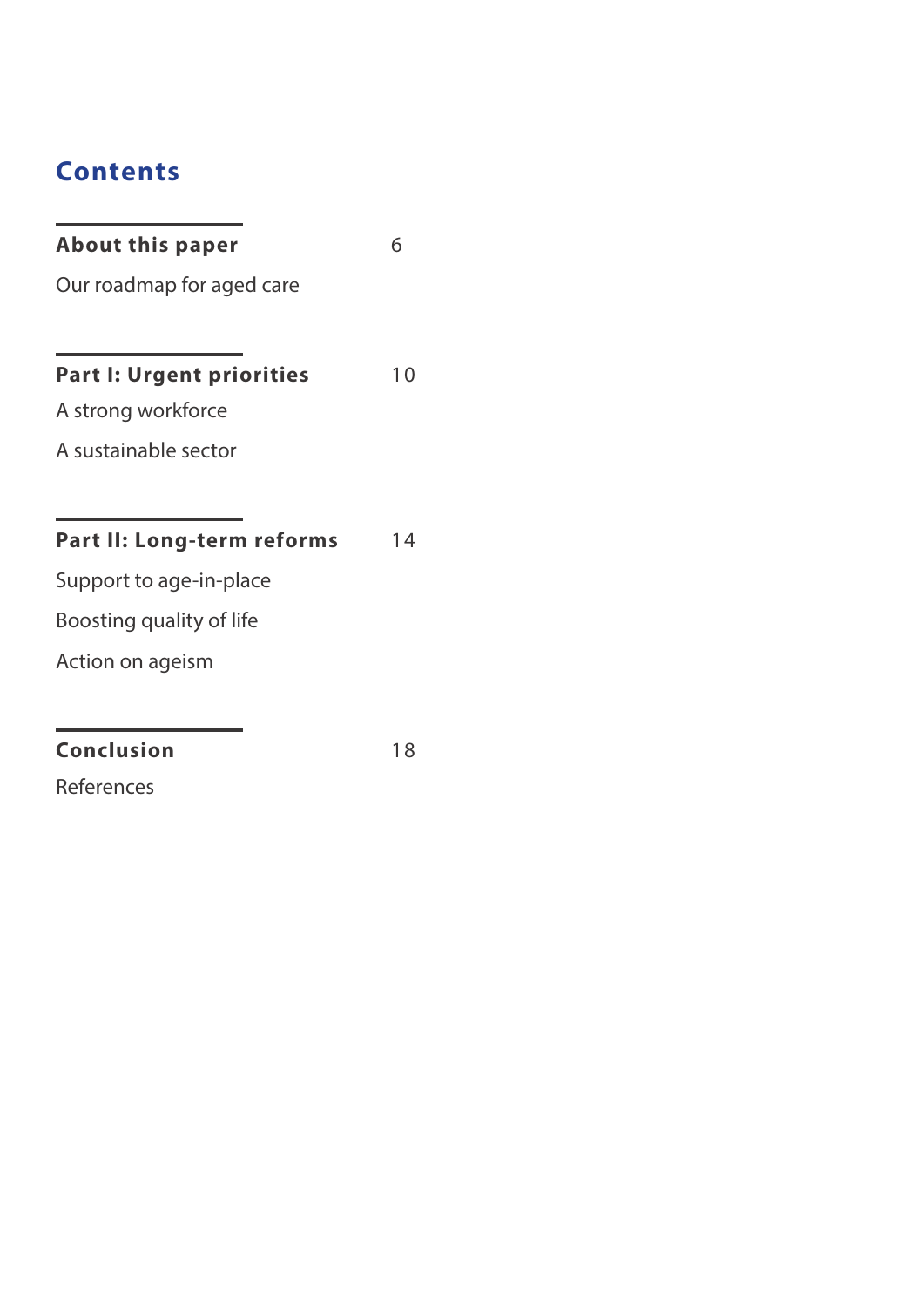## **About this paper**

Everyone deserves quality care as they get older. But years of back-to-back crises have shown that Australia's aged care system is letting too many people down.

Much has been said about aged care in recent months and weeks, and how to address the current crisis. As it should be, the treatment and care of older people in Australia is proving to be a priority for many of the candidates of the upcoming election. Concern about aged care has reached a tipping point.

To help guide the decisions that must be made, and make sure aged care is prepared for all the challenges of the future – not just the immediate crises we face – Anglicare Australia has developed this blueprint to transform the system and prepare it for future shocks.

The global Covid-19 pandemic did not create Australia's aged care crisis. It worsened it, and it exposed the holes at the heart of the system. Aged care homes had been struggling to provide quality care and keep their doors open. Older Australians were paying the price.

Australia's aged care system was not prepared for the shock of Covid-19. Yet the pandemic struck halfway through a landmark Royal Commission, and after twenty years and twenty reviews into aged care. Government after government had failed to act, choosing piecemeal changes and band-aid solutions that left older people vulnerable.

The next emergency will not be far away. The pandemic came on the heels of the worst bushfire season Australia had ever experienced. As recent floods across Eastern Australia have shown, climate change will mean that Australia will face more extreme weather events and heatwaves. There will be another pandemic, another financial crisis, or another unforeseen event that will threaten the safety and wellbeing of older Australians and the operation of aged care. We must be ready.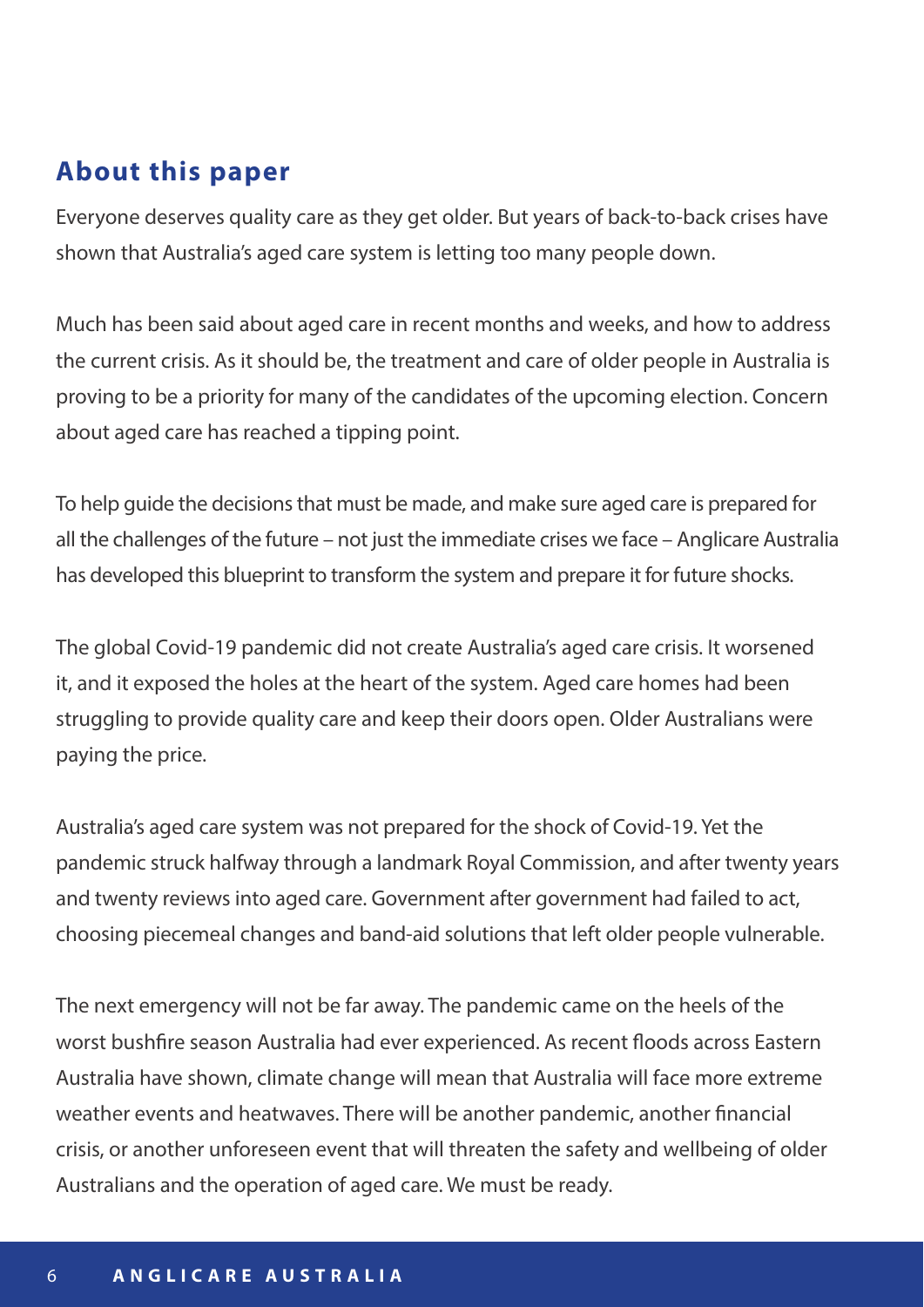To have a system that's fit for purpose, we must ensure that it doesn't leave anybody behind. That means making sure everybody can get the quality care they want, no matter who they are or how much income they have.

We need a system that allows people to age in their own home if they choose to. Nobody should spend years waiting for home care support or move into a residential facility before they want or need to.

We need a system that's flexible enough to meet people's needs, even when those needs change. Care plans should be updated as a person's situation evolves, and they should be given the power to co-design their own care with their carers and family. That will mean redesigning our bureaucratic, transactional system.

The tens of thousands of people who work in this system should be acknowledged as its backbone. They should be rewarded and celebrated for building caring and respectful relationships with the people they serve. Their dedication and courage should be recognised, and we should redouble our efforts to invest in their careers – and their wages.

The unpaid carers who do so much for older people should also get the support and recognition they deserve. Caring for a friend or family member is a privilege, but it can also be tiring, and can limit people's capacity to work or study. Carers should get payments that cover their costs, respite from their responsibilities, and leave to allow them to recoup.

To do all of this, we will need to break down the barriers between aged care, health care, mental health, and income support. All of these systems should be working together to support older people and their carers. Instead, too many people have to work against them to get the care they need.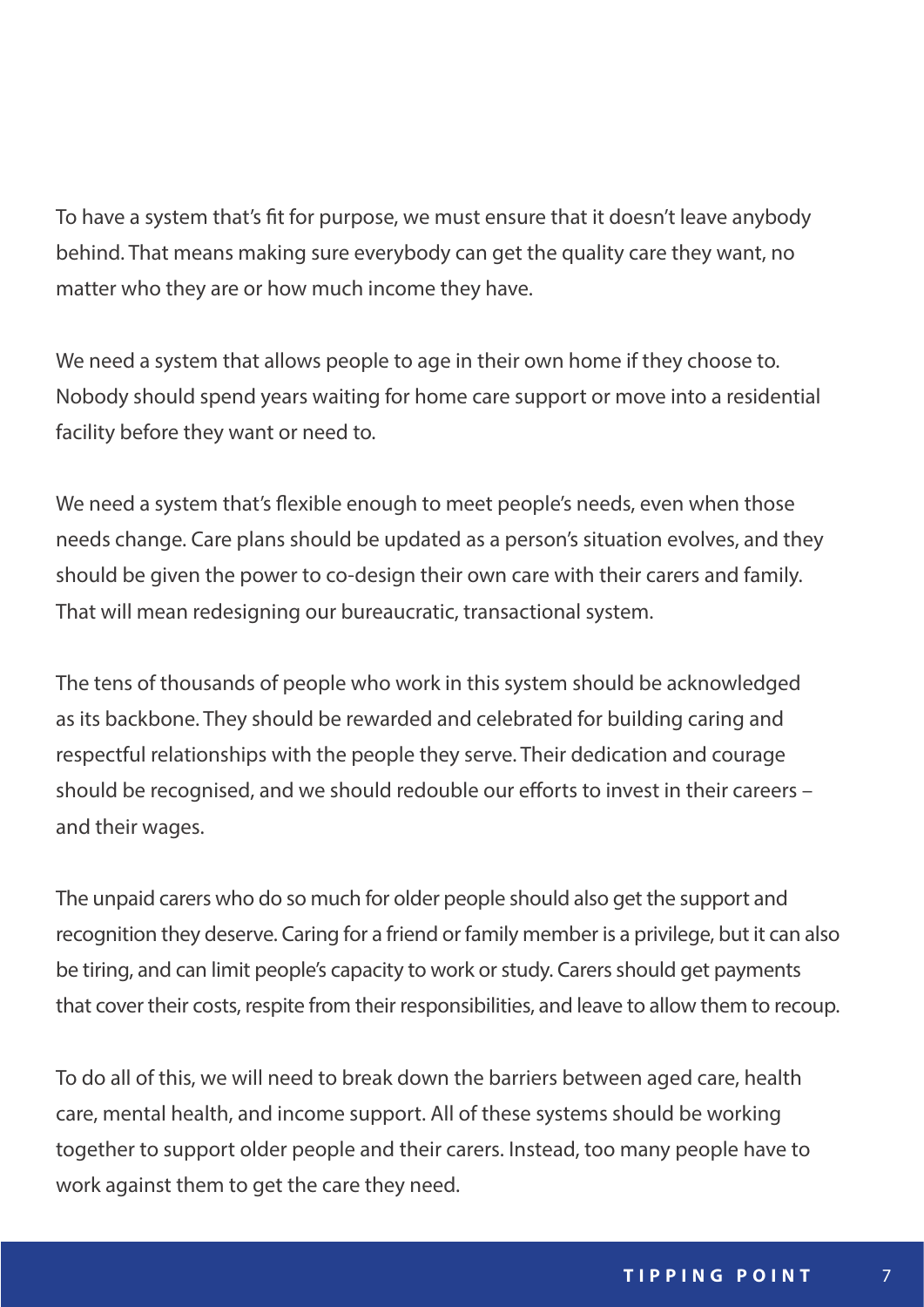We need to make sure the system is ready for the future – and that everyone can get the quality care they need, when they need it, where they need it.

The past two years have exposed the divide between the care that Australians expect, and how much we spend on that care. Australia spends half the OECD average on aged care. If the Government is serious about meeting the needs of older people, and preparing the system for future shocks, that is going to have to change.

We owe it to Australians to learn the lessons of the past two years.

It's time to listen to the voices of older people – and deliver an aged care system that they can rely on.

## **Our roadmap for a shock-proof aged care system**

#### Part I: Urgent priorities

- 1. A strong workforce
- 2. A sustainable sector

#### Part II: Long-term reforms

- 3. Support to age-in-place
- 4. Boosting quality of life
- 5. Action on ageism.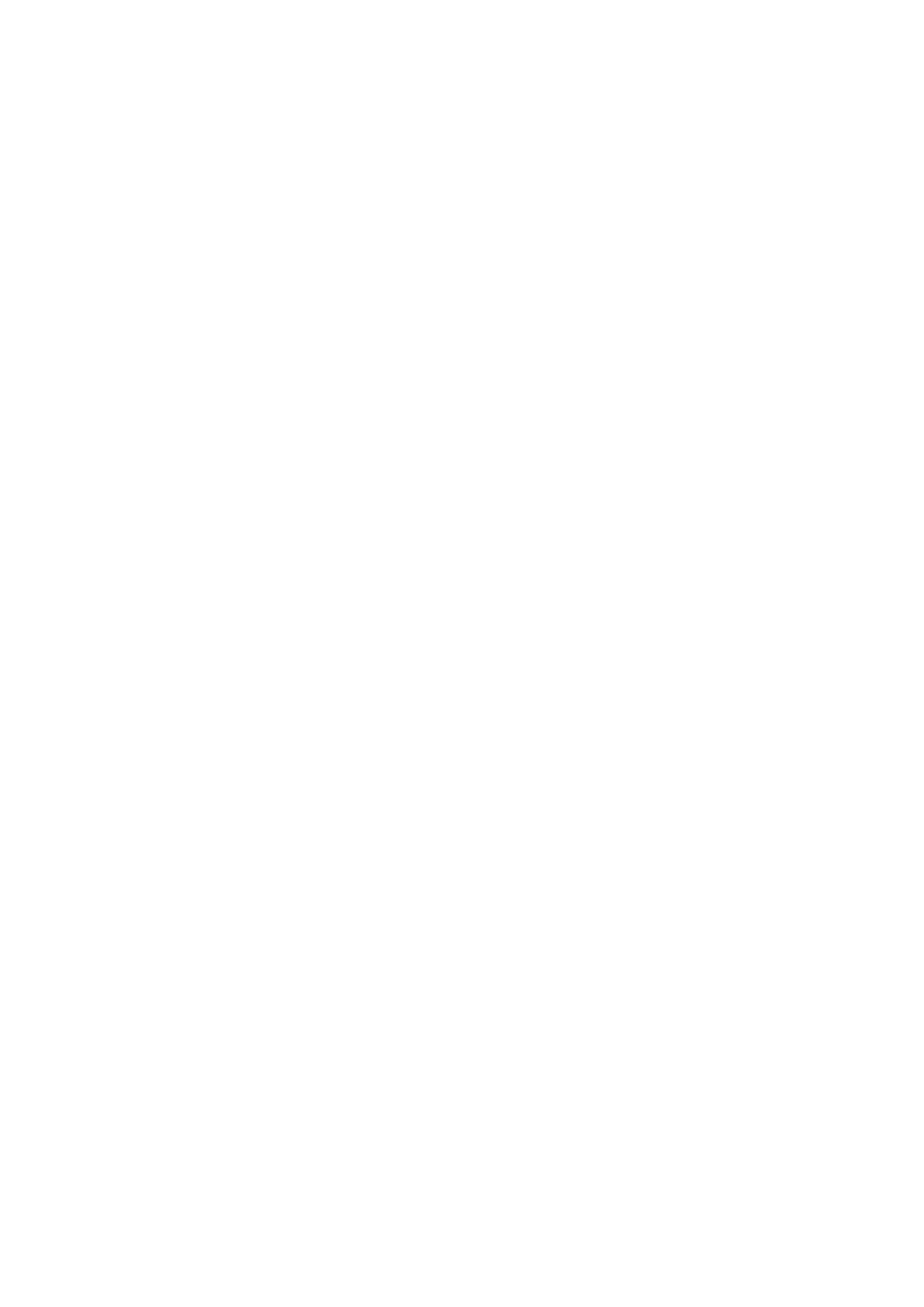## **Part I: Urgent priorities**

### **A strong workforce**

Since the start of the pandemic and well before, aged care workers have gone above and beyond to deliver care. Now they have found themselves on the frontline of the Coronavirus, keeping people safe in tough times. Older people have relied on them to deliver care in tough times, and they will be vital in building a system that's prepared to meet the challenges of the future.

Yet low pay in the aged care sector is forcing workers to make tough decisions. The Australian Aged Care Collaboration recently found that aged care workers are being priced out of their own communities. Based on average earnings and expenses, an aged care worker in a single household would have \$96.07 of income each week after expenses. An aged care worker in a single-parent household with one child would have \$9.68 of income each week after expenses.<sup>1</sup> This helps explain why so many workers are leaving the sector. Without action many more will follow, worsening the workforce crisis.

The Royal Commission into Aged Care Quality and Safety recognised the importance of workers to the system. It called for higher wages, better qualifications, and more time for workers to spend with older people. All of their reforms were based on a workforce with the values, experience and training to deliver quality care. However, when the Government responded to the Royal Commission, it did not take the right actions to support the workforce. Heavier workloads and limited time are leading to frustration for staff.

The system is now facing major workforce shortages. More than 110,000 care workers will be needed within the next decade as the sector tries to meet growing demand for care,2 and unpaid care continues to decline. Services are competing for workers with the National Disability Insurance Scheme, the health system, and the community sector. Each of these sectors is funded to offer higher pay to these workers. Even after the Royal Commission, fair and competitive pay for aged care has not been funded by Government.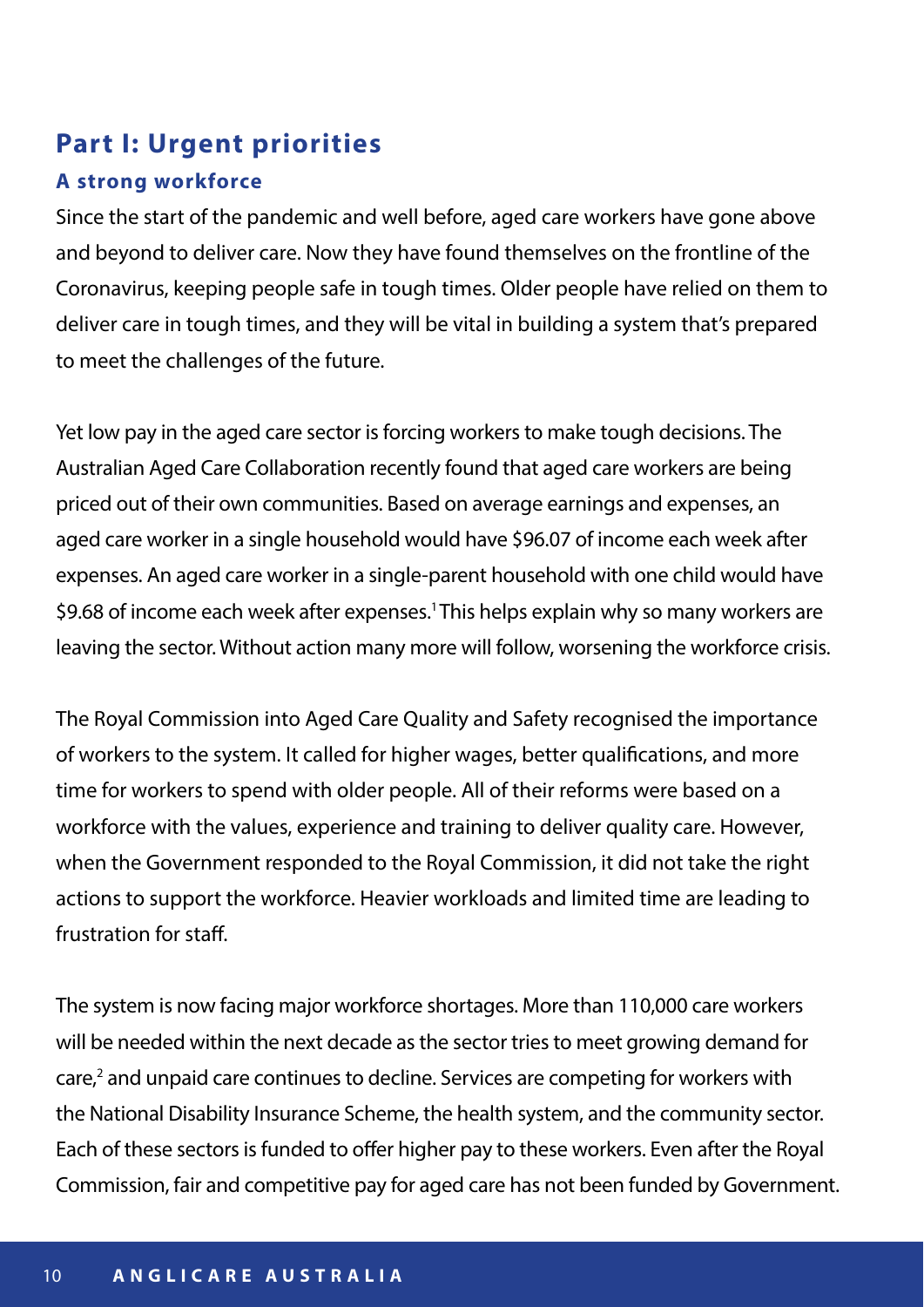A fairly paid workforce not only increases quality of care, it sees money flow back through local economies through higher spending from workers. The aged care sector is expected to provide a much of the future total job growth in Australia, yet there is no recognition of the economic boost this represents – especially in rural and regional communities.

We can take action now to build the workforce we need for the future by funding pay rises from the Fair Work Value Case, developing supported pathways for people into the sector, and acting on the all of the workforce recommendations from the Royal Commission.

### Recommendations: A strong workforce

Anglicare Australia calls for:

**»** A minimum wage increase for aged care workers, by funding the Fair Work Commission Work Value Case, and award wage increases from July 2022. **»** A workforce partnership fund for providers to spend on increasing wages, training, minutes of care, 24-hour nursing and Covid-19 prevention and workforce retention costs.

## **A sustainable sector**

Fixing aged care means fixing aged care funding. That is the only way that services can hire enough staff, invest in quality care, and prepare for whatever the future will bring. Yet modelling for the Royal Commission shows that the existing \$18 billion committed by the Government will fall short of what is needed for a sustainable future system.

Financial security for aged providers allows them to care for people regardless of their background or circumstances. It enables them to absorb unexpected shocks and expenses without compromising the quality of care.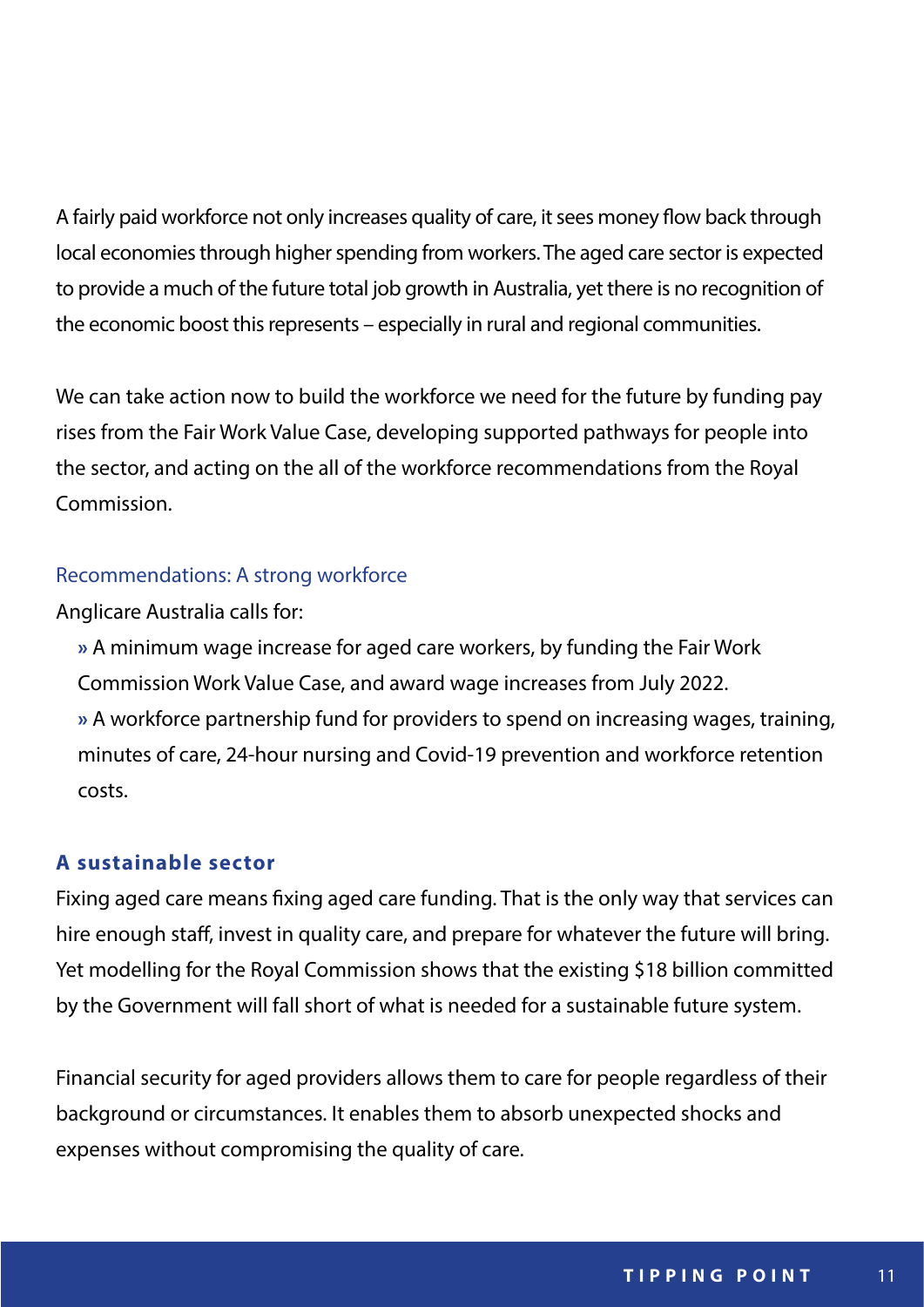Crises like the pandemic have forced services to reach deep into their reserves to cover the extra costs of staff, cleaning, and PPE. These reserves are not bottomless. Most services are running at a loss, and some are on the verge of closing.

Older people are the ones who will pay the price. People will die waiting for urgent reforms to deliver the level of quality and safety they should be able to expect. Delays mean that aged care providers have little idea how much money they will have to deliver care in the future, and are losing some of their best staff to more secure jobs in other industries. Funding levels have failed to keep pace with the real cost of care. For example, recent indexation changes have not matched increases to the minimum wage.

The Fair Work Commission is considering raising wages for residential aged care and homecare workers by 25 percent as part of the Work Value Case. If the case awards higher wages to workers, as we hope it will, services will need to be funded to pay staff the wages they deserve.

Fair, transparent and sustainable funding for aged care has been a contentious issue for many years. This is in part because of the political unpalatability of proposals that link access to care to the value of the family home. The aged care sector has faced the unusual situation of being forced to argue for particular forms of revenue to address the gap between the quality of care we all want, and the funding that Government is willing to provide. No other part of the health system that is expected to make the case for the specifics of how revenue should be raised to fund it.

If the Government agrees that quality aged care is a priority, then it must come to the table with the funding to make it happen.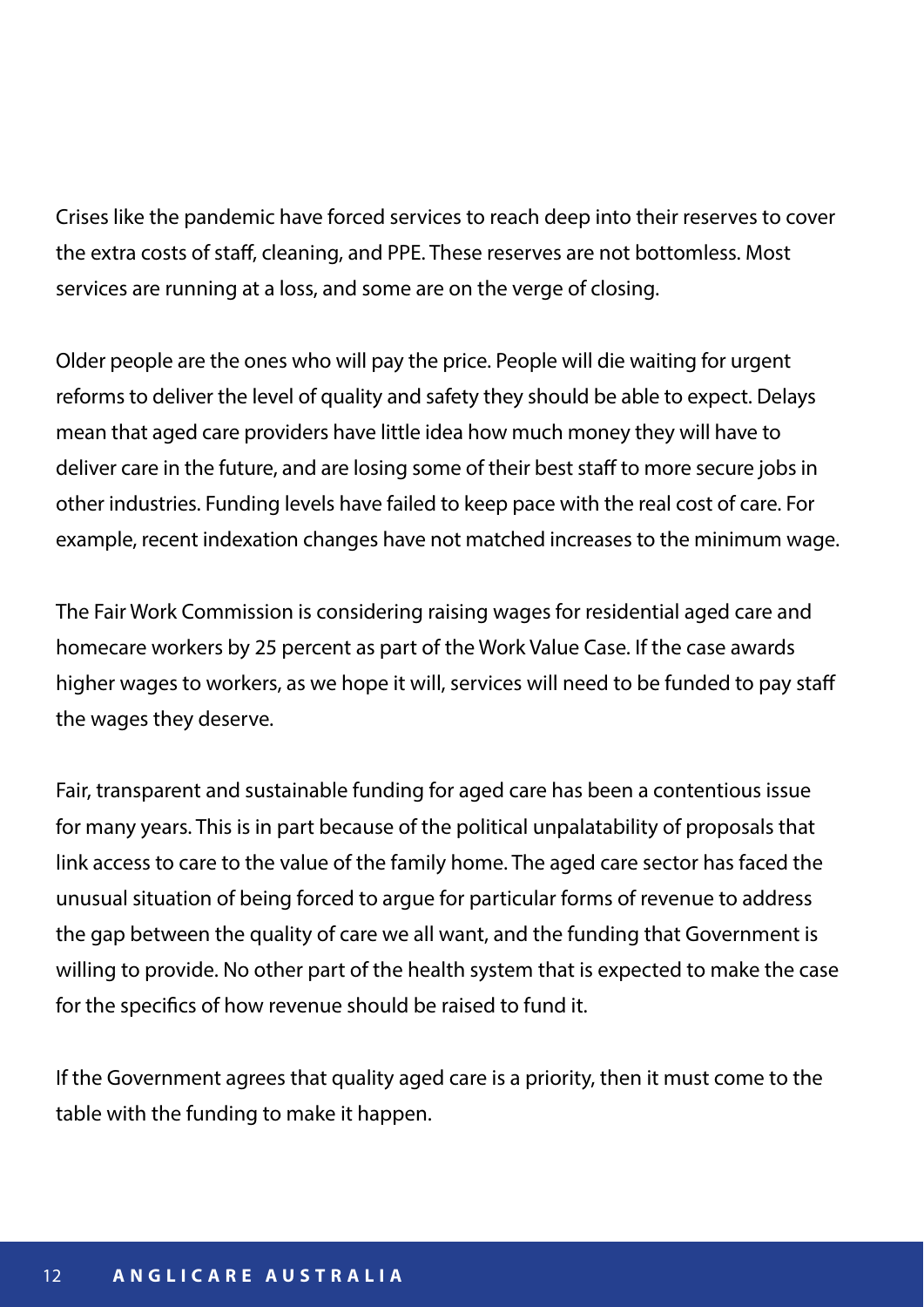### Recommendations: A sustainable sector

## Anglicare Australia calls for:

**»** Fairer funding for aged care. This means increasing indexation payments to cover costs, as recommended by the Royal Commission.

**»** A proper funding model for allied health by 2024, by adopting a needs assessment and funding model.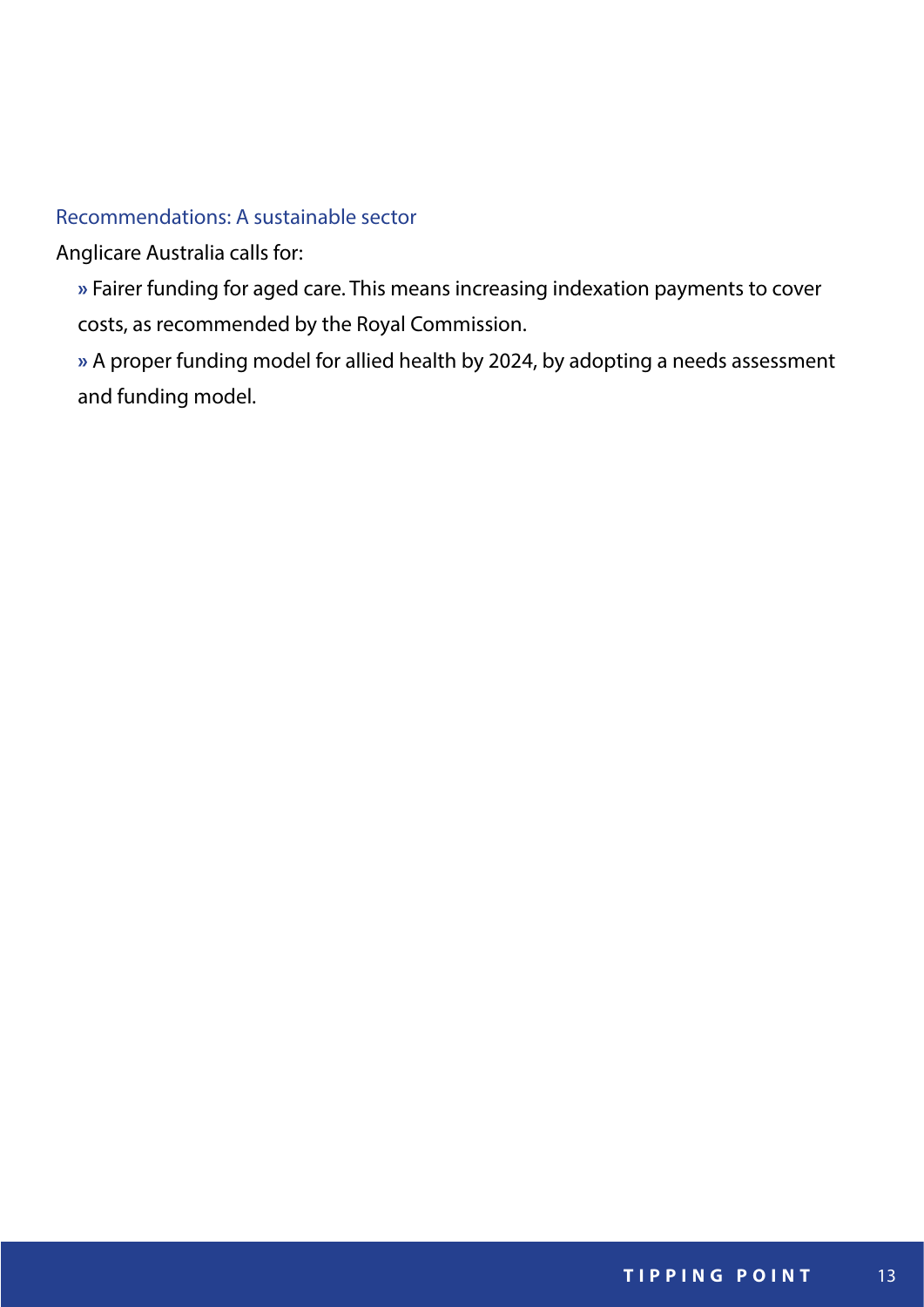# **Part II: Long-term reforms**

## **Support to age-in-place**

Most older Australians would prefer to age at home, wanting to stay in their own communities for as long as possible. Remaining at home helps people maintain their independence and identity, and it can help keep people connected to friends, family and the community they are familiar with.

Three in four Australians aged 85 or older live independently at home.<sup>3</sup> For those people who want to remain at home, they can receive assistance through home care programs, or informal care from friends and family. Home care is also less expensive than residential care, and can be a smart choice for governments.

Older Australians are not a homogenous group. They have different needs, preferences and life experiences. Ageing will look different for different people. We need an aged care system that accounts for their different needs.

The traditional model of ageing in place relies on an older person or couple owning their own home, enabling them to make modifications. As the economy and housing market changes, more older Australians are being locked out of home ownership. Older people who rent face difficulties in ageing in place. They can be forced to move at short notice, and the lack of affordable rental properties can make moving stressful. For many, the risk of homelessness is real. They also lack the ability to make modifications to their homes without the landlord's consent and can be left with expensive 'make-good' obligations to reverse modifications if they leave a property.

We must create a tenure-equitable system of aged care. Older renters should have the same opportunity to age-in-place as other Australians. It would address the growing unaffordability of housing for people on low incomes by subsidising rents and improving security of tenure for older renters. All buildings should be accessible, so that modifications are seen as adding value to a property regardless of who lives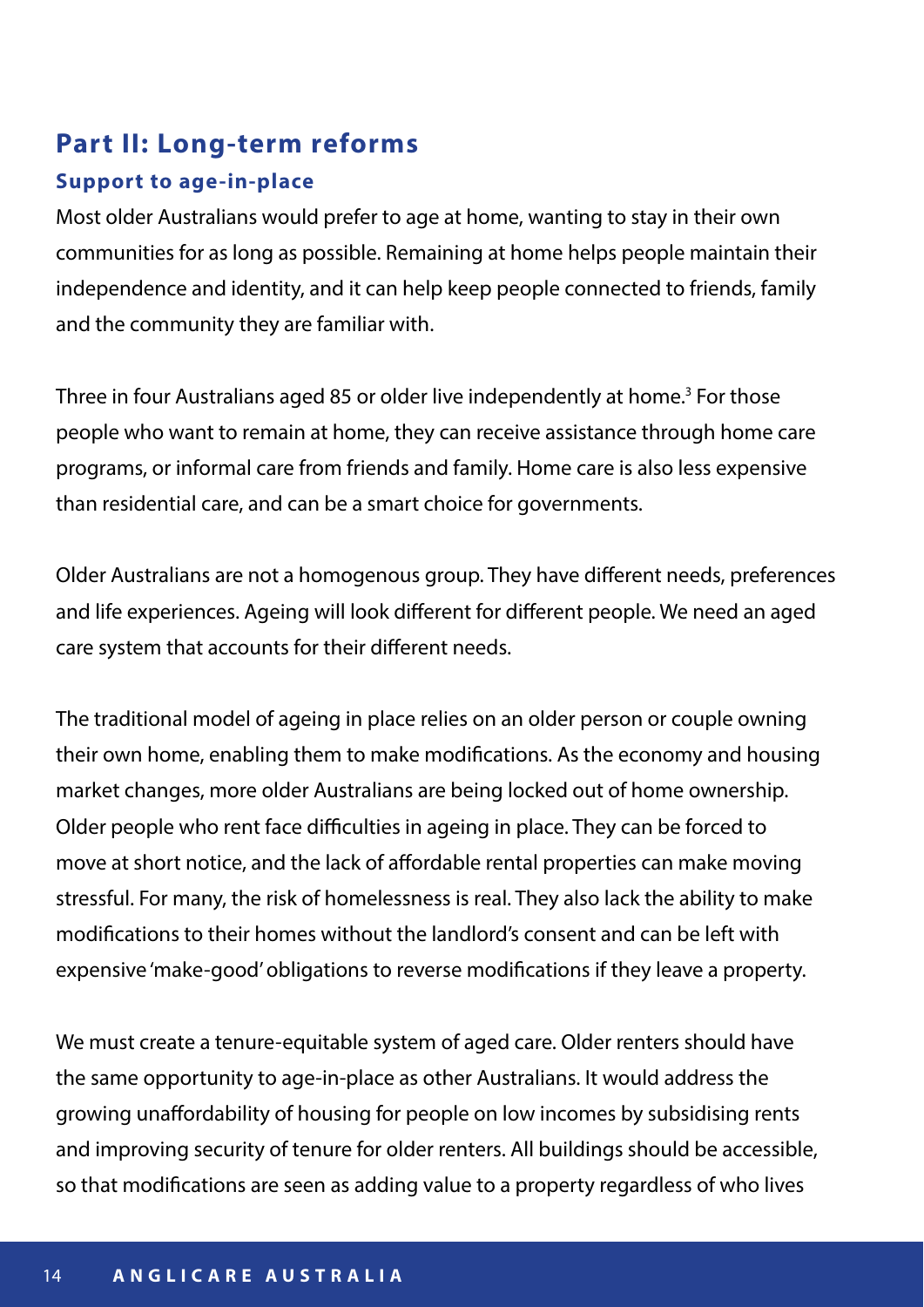in it. All homes should meet certain standards, such as insulation and air conditioning, so they are well prepared for the extreme weather events of the future. Importantly, we must ensure home care is available to everyone, so that people don't become frailer or more unwell while they wait for care, taking away their choice about the type of care they want.

#### Recommendations: Support to age-in-place

#### Anglicare Australia calls for:

**»** Investment in 500,000 new social and affordable homes to end Australia's shortfall, and make sure that older Australians have access to social housing when they need it. **»** A program of subsidised rents and improved security of tenure for older Australians retiring as renters.

**»** National minimum rental standards to ensure all homes are disability accessible and age-friendly.

#### **Boosting quality of life**

The care model for older Australians must begin well before they need aged care services. Aged care cannot be treated separately from overall health. Our health and wellness determines our quality of life as we age, and can make it easier to bounce-back from unexpected events. A secure income, stable housing, good food and nutrition, strong social connections, and access to health services are all crucial to ageing well.

The wellbeing of older people is also linked to their engagement with others. Research shows that social activities can improve health and lower the risk of mortality as much as regular exercise. Mood, quality of life and independence can all dramatically improve when a person does not feel alone. 10 percent of older Australians suffered from loneliness everyday pre-pandemic,<sup>4</sup> and we can imagine how this has worsened following the restrictions of the Covid-19 period. Personal, family and community relationships are crucial in helping people survive a disaster and recover in the long-term.5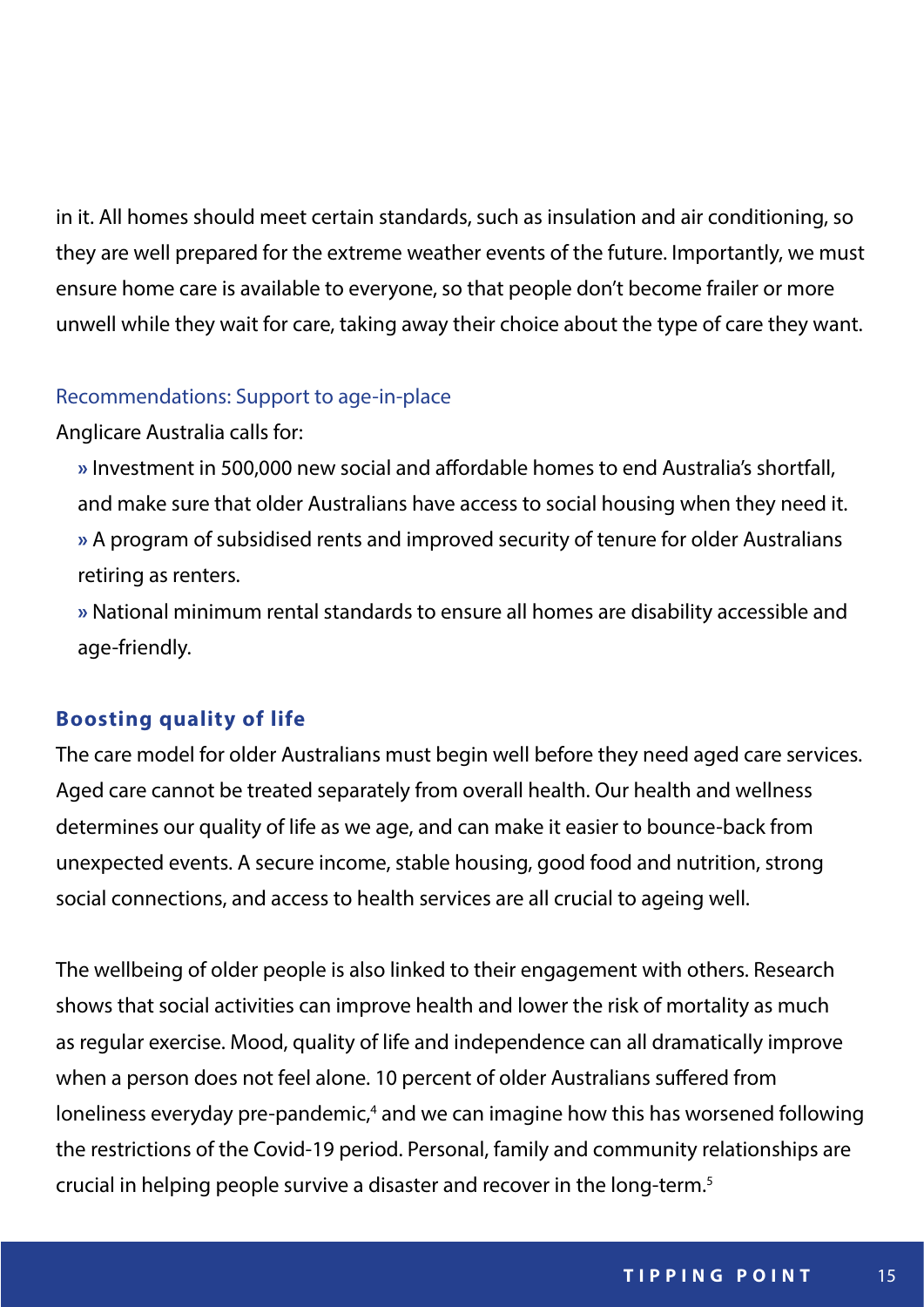Principles of wellness and reablement are key to successful ageing, but too little has been done towards embedding them in aged care services. Our models of care, and our funding systems, are too focused on looking after people as they become unwell or less able. Instead of assessing people to give them a static level of care, we should be working with older people to ensure they can live as fully as possible. This means that the system as a whole should be able to frontload its investment into people when they start to access care and support, which might mean scaling back later as part of the reablement process. Government must think through this approach as it implements the current round of aged care reforms.

Finally, quality care within a rights-based framework must be prioritised above efficiency. This is essential to ensuring that older people in care can truly live the second half of their lives.

#### Recommendations: Boosting quality of life

#### Anglicare Australia calls for:

**»** Funding for wellness and reablement in aged care, as well as providing clinical care when needed.

**»** A rights-based framework for aged care to protect and promote the rights of residents, strengthen their freedom of choice, and enhance their quality of life.

#### **Action on ageism**

Ageism flows through our society. It is impossible to value older people if we don't value old age itself. By not valuing old age, we have created a system that fails to find ways to maintain the health of older people. At the same time, our own fear of the natural process of ageing can see us deny older people agency in choosing if and how they want to manage their own health.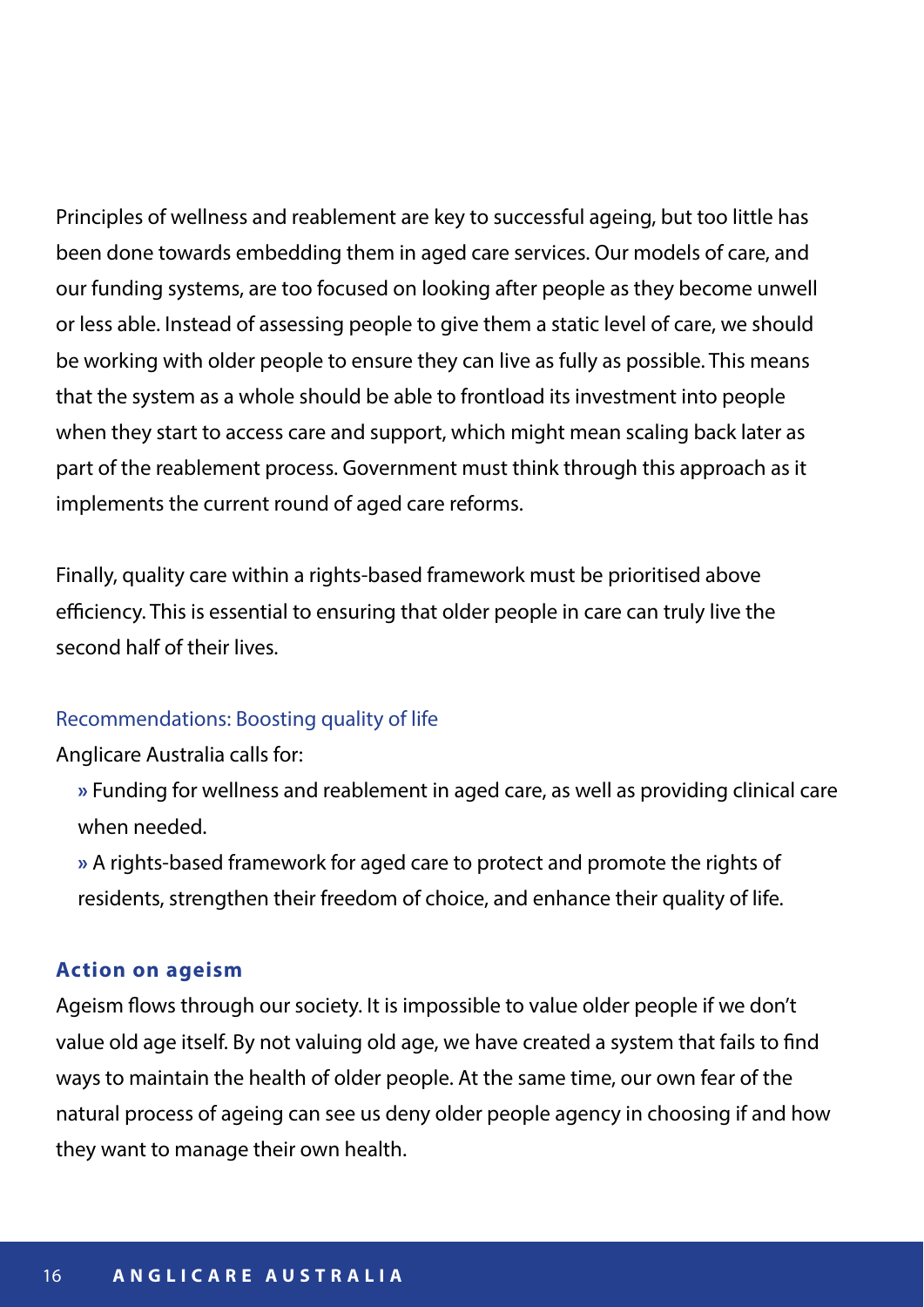Ageism has contributed to the Covid-19 crisis in aged care. If older people are forgotten or overlooked during emergency planning and responses, they are at higher risk of neglect and isolation, and may get poor access to services they need.

The public response to the crisis in residential aged care has shown that the community values older people in a way that is not always reflected in public discourse, emergency planning, or in decisions about investment. The media has been dominated by stories of people suffering during the Omicron wave, and the public has dismissed suggestions from some in Government that deaths in palliative care are any less tragic.

A true path of ageing and dying with dignity would not deny vital health care, nor force older people into rigidly prescribed programs that deny them the right to choose how they experience life. The views and approaches of professional staff, family, and older people themselves are all at play as we try and navigate a better path.

Anglicare Australia is a supporter of the EveryAGE Counts campaign, and we endorse their proposals to tackle ageism in aged care and more broadly. If we do not address the impacts of ageism, we can never build a successful and resilient aged care system in Australia.

## Recommendations: Action on ageism

Anglicare Australia calls for adoption of the EveryAge Counts proposals to tackle ageism in aged care, including:

- **»** Training for aged care workers and providers to identify the forms of conscious and unconscious ageism, and understand their impact within aged care; **»** Funding for a 'what works' program to build evidence-based approaches to
- addressing ageism in aged care settings.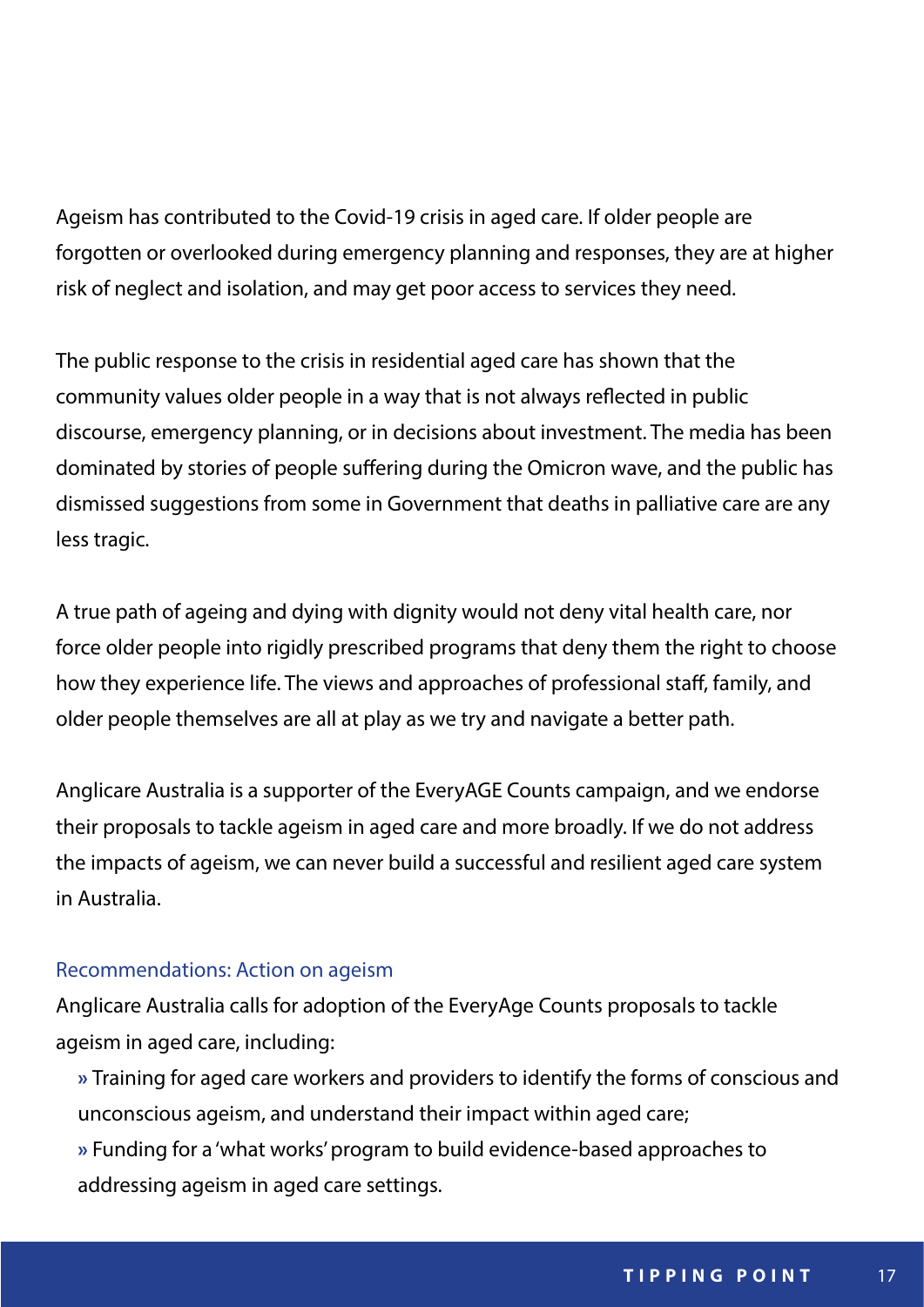## **Conclusion**

Even before the current pandemic, the aged care system was struggling to meet the demand of an ageing population and ensure equity for people who are poor, isolated, or vulnerable. Buckling under the pressure of decades of underfunding by consecutive governments, it was poorly positioned to absorb two years of pandemic hardship.

Eventually the Covid-19 pandemic will end. The isolation that so many have experienced during the pandemic will recede, and families and friends will be able to reconnect. No longer will press conferences and case numbers dominate our lives and conversations.

But the lessons of the pandemic need to inform our future. Aged care, among many other essential systems and services, was deeply unprepared for the pandemic. The structural weaknesses in our system were exposed.

The next emergency will not be far away. The pandemic came on the heels of the worst bushfire season Australia had ever experienced. As recent floods across Eastern Australia have shown, climate change will mean that Australia will face more extreme weather events and heatwaves. There will be another pandemic, another financial crisis, or another unforeseen event. We must be ready.

Older Australians and their families need an aged care system that can withstand the shocks that will come its way. Major reforms are needed to build a high-quality system for older people today, and to make sure it is ready for those who will need care in the decades to come. Tinkering around the edges of the existing system, or doing more of the same, isn't going to get us to where we need to be. The Royal Commission and the pandemic have shown us that.

We owe it to Australians to learn these lessons, and to act.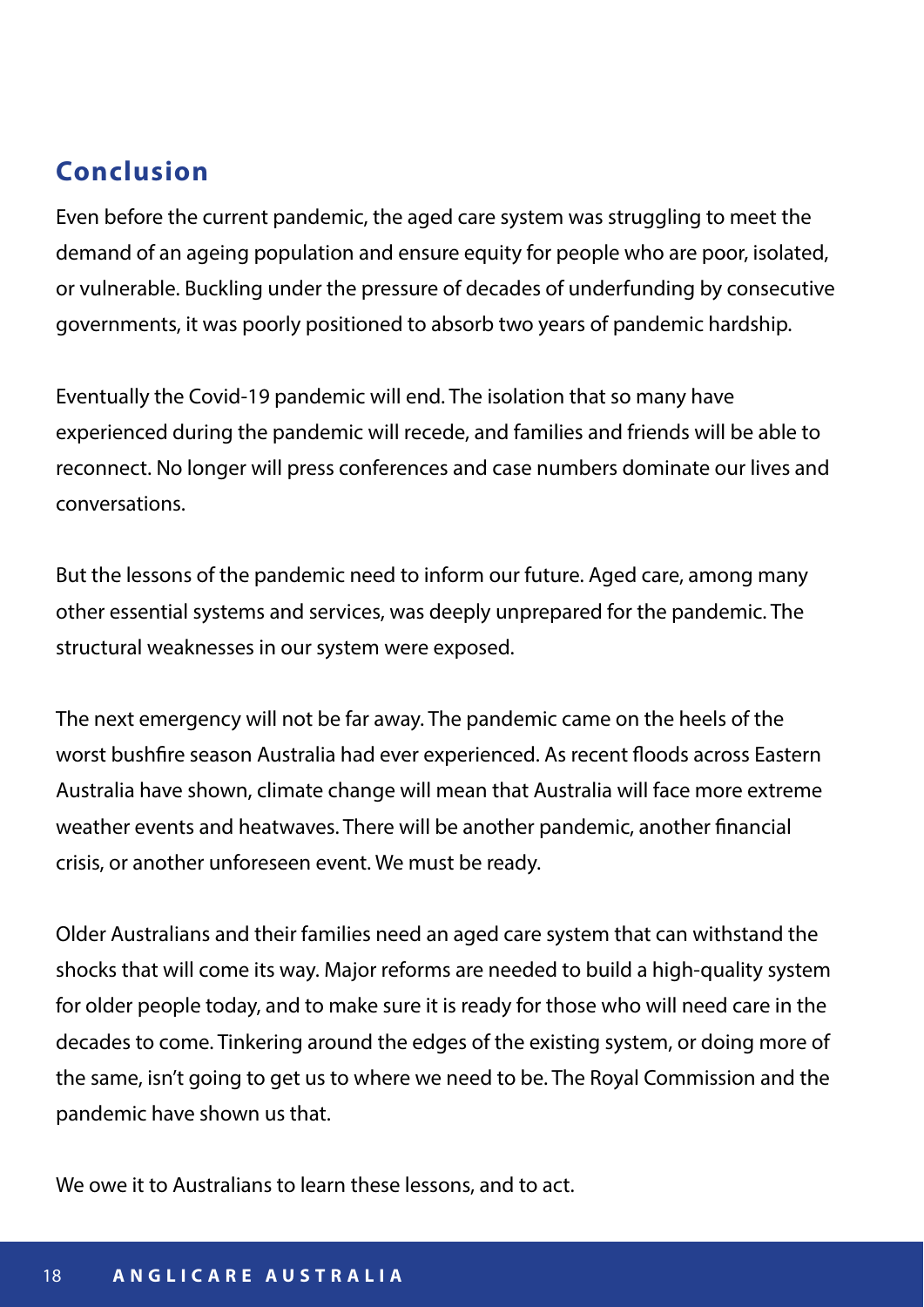- Committee for Economic Development (2021) [Duty of care: Meeting the aged care workforce challenge](https://www.ceda.com.au/ResearchAndPolicies/Research/Health-Ageing/Duty-of-care-Meeting-the-aged-care-workforce-chall).
- Australian Aged Care Collaboration (2022) [Priced out: Aged care wages and living costs.](https://lasa.asn.au/wp-content/uploads/2022/03/AACC-Living-Costs-Analysis-FINAL.pdf)
- Global Centre for Modern Ageing (2020) [Ageing in the Right Place.](https://www.gcma.net.au/request-ageing-in-the-right-place-report)
- Australian Institute for Health and Welfare (2021) [Social Isolation and Loneliness](https://www.aihw.gov.au/reports/australias-welfare/social-isolation-and-loneliness-covid-pandemic).
- Council of Australian Governments (2011) [National Strategy for Disaster Resilience.](https://www.homeaffairs.gov.au/emergency/files/national-strategy-disaster-resilience.pdf)